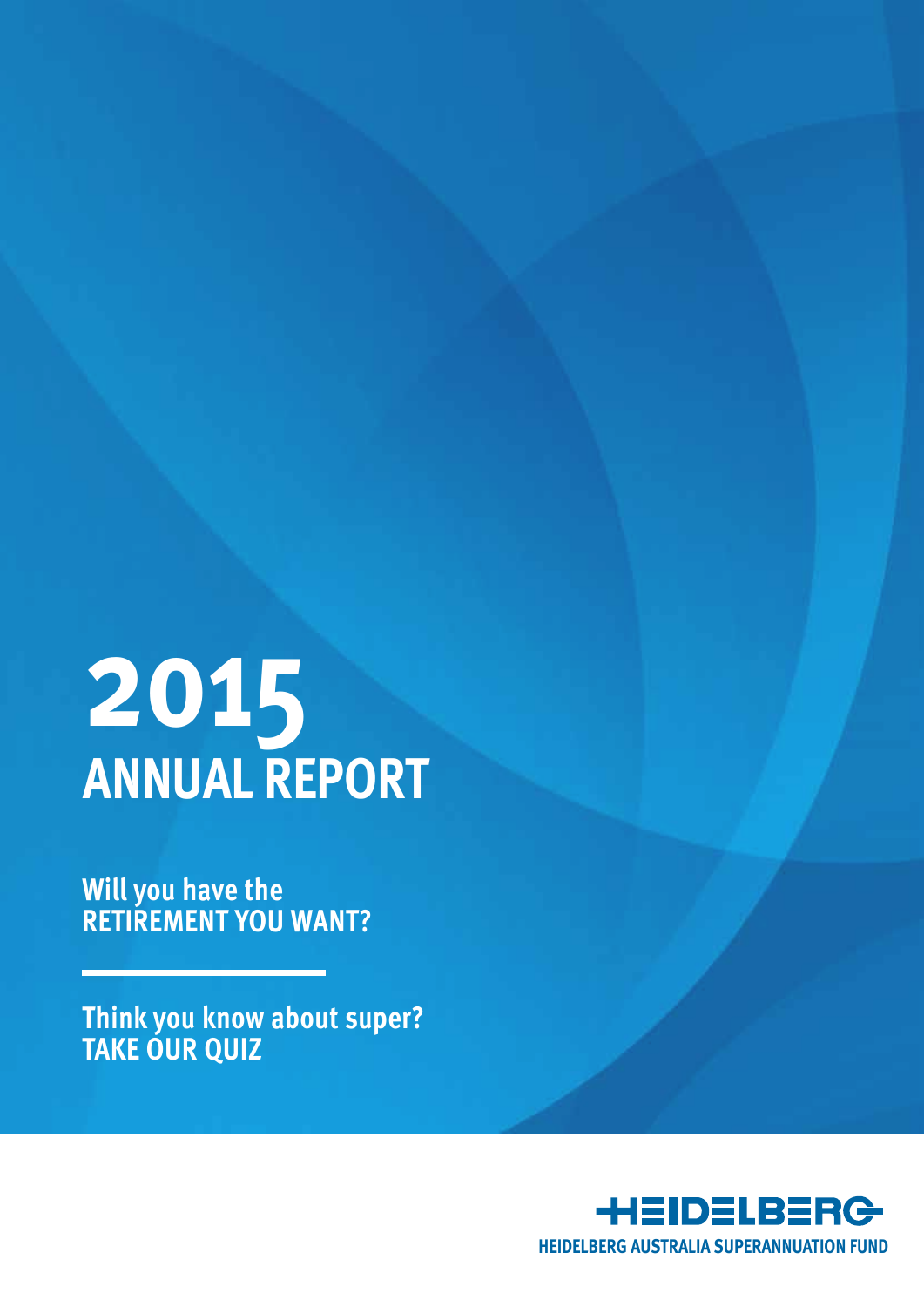## **In this Report**

| <b>Welcome from the Trustee</b>        | 1              |
|----------------------------------------|----------------|
| Your $2014/15$ super returns           | 4              |
| How your Fund is invested              | 6              |
| Information about the Fund             | 11             |
| <b>Financial summary</b>               | 13             |
| <b>Features</b>                        |                |
| Will you have the retirement you want? | $\overline{2}$ |
| Quiz: Think you know about Super?      | 10             |

## **Your** *Annual Report*

This *Annual Report* has been prepared for members of the Heidelberg Australia Superannuation Fund (ABN 75 071 229 817). It reviews the Fund's performance for the past 12 months and covers how the Fund is managed.

The information in this document is general information only and does not take into account your particular objectives, financial circumstances or needs. It is not personal or tax advice. Any examples included are for illustration only and are not intended to be recommendations or preferred courses of action. You should consider obtaining professional advice about your particular circumstances before making any financial or investment decisions based on the information contained in this document. Information on tax and superannuation legislation is current as at the date of publication and may change.

Issued by Towers Watson Superannuation Pty Ltd (ABN 56 098 527 256, AFSL 236049), as Trustee of the Heidelberg Australia Superannuation Fund (ABN 75 071 229 817). Preparation of this *Annual Report*  was completed on 11 September 2015.

## **Contact us**

#### **Fund Administrator**



Heidelberg Australia Superannuation Fund PO Box 1442 Parramatta NSW 2124



**1800 127 953**



(02) 8571 6222

- heidelbergsuperadmin@linksuper.com
- http://heidaustsf.com

### **Policy Committee**



Ashad Perera Heidelberg Australia Superannuation Fund 2 Acacia Place Notting Hill VIC 3168



(03) 9263 3374



ashad.perera@heidelberg.com

#### **Human Resources Department**



Julie Sarro Heidelberg Graphic Equipment Limited 2 Acacia Place Notting Hill VIC 3168



(03) 9263 3213





julie.sarro@heidelberg.com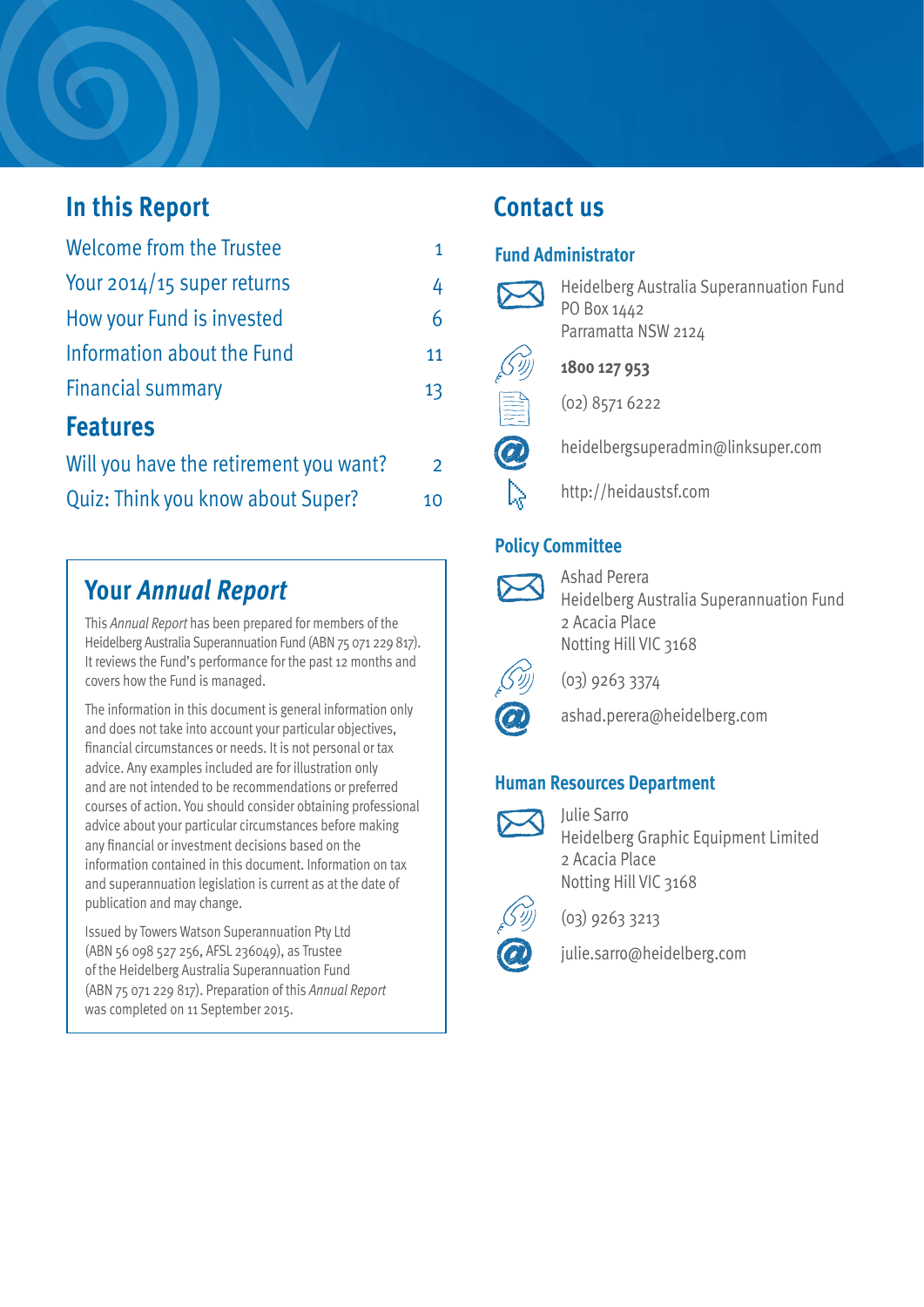## **Welcome From the Trustee**

Welcome to the *Annual Report* for members of the Heidelberg Australia Superannuation Fund for the year to 30 June 2015. We are pleased to present the Fund's investment performance and as well as some feature articles to help you plan for your retirement.

## **Your 2014/15 super performance**

See the graph below for how each option performed during the year. More details on your returns are on page 4. To see how the Fund invests its assets, see pages 8 and 9.

## **Super developments**

In November 2014, Heidelberg Graphic Equipment Limited appointed Towers Watson Superannuation Pty Ltd (ABN 56 098 527 256, AFSL 236049) as Trustee of the Heidelberg Australia Superannuation Fund. This change took effect from 1 December 2014. You can read more about this on page 11.

Super and retirement issues have made the headlines again this year. Some recommendations for the super system have resulted from the Financial System Inquiry. The Federal Budget also proposed changes to the age pension assets tests, which are now law. These changes could affect your eligibility for the age pension and how you plan for retirement. These issues were communicated in newsletters throughout the year.

## **What's your plan for retirement?**

Given the changes to pension eligibility, it might be timely to think about how you will fund the retirement lifestyle that you dream of. Read our article on pages 2 and 3 to learn what you may need to budget for in retirement and how many years you may be spending in retirement. We point out a few key actions you can take now to boost your super for the future.

## **Think you know about super?**

Take our quick quiz on page 10 and you may discover things you didn't know about super or about what the Fund offers.

We encourage you to spend some time reading this Report which looks over the past year's events and what they mean for your super.

As Trustee, our role is to manage the Fund for your benefit. As always, we welcome your questions and feedback. Our contact details are on page 11.

#### **The Trustee Heidelberg Australia Superannuation Fund**

#### **Overview** Our assets at 30 June Our performance Past performance is not necessarily a reliable indicator of future performance. Note: Investment returns are net of tax, investment fees and an allowance of 0.10% per year  $\Omega$ 3 6 9 12 15 10-year compound average return (per year) Five-year compound average return (per year) 2015 on the state of the state of the state of the state of the state of the state of the state of the state of the state of the state of the state of the state of the state of the state of the state of the state capital Stable  $_{\rm s}$ 3.14 %8.38  $\approx$ 8.27  $\rm{^{\circ}}$ 10.03% 7.47  $_{\rm s}$ 7.32%  $8.50%$ 6.51  $_{\rm s}$ 5.71% 6.99  $\%$ 5.64  $_{\rm s}$ 4.02  $\delta$

(from 1 July 2013) to build up the Operational Risk Financial Requirement (ORFR) reserve. No allowance for the ORFR reserve has been made from the investment returns as they apply to defined benefit accounts. For more information see page 5.

Our membership at 30 June **2015** \$32,087,476 **2014** \$35,262,024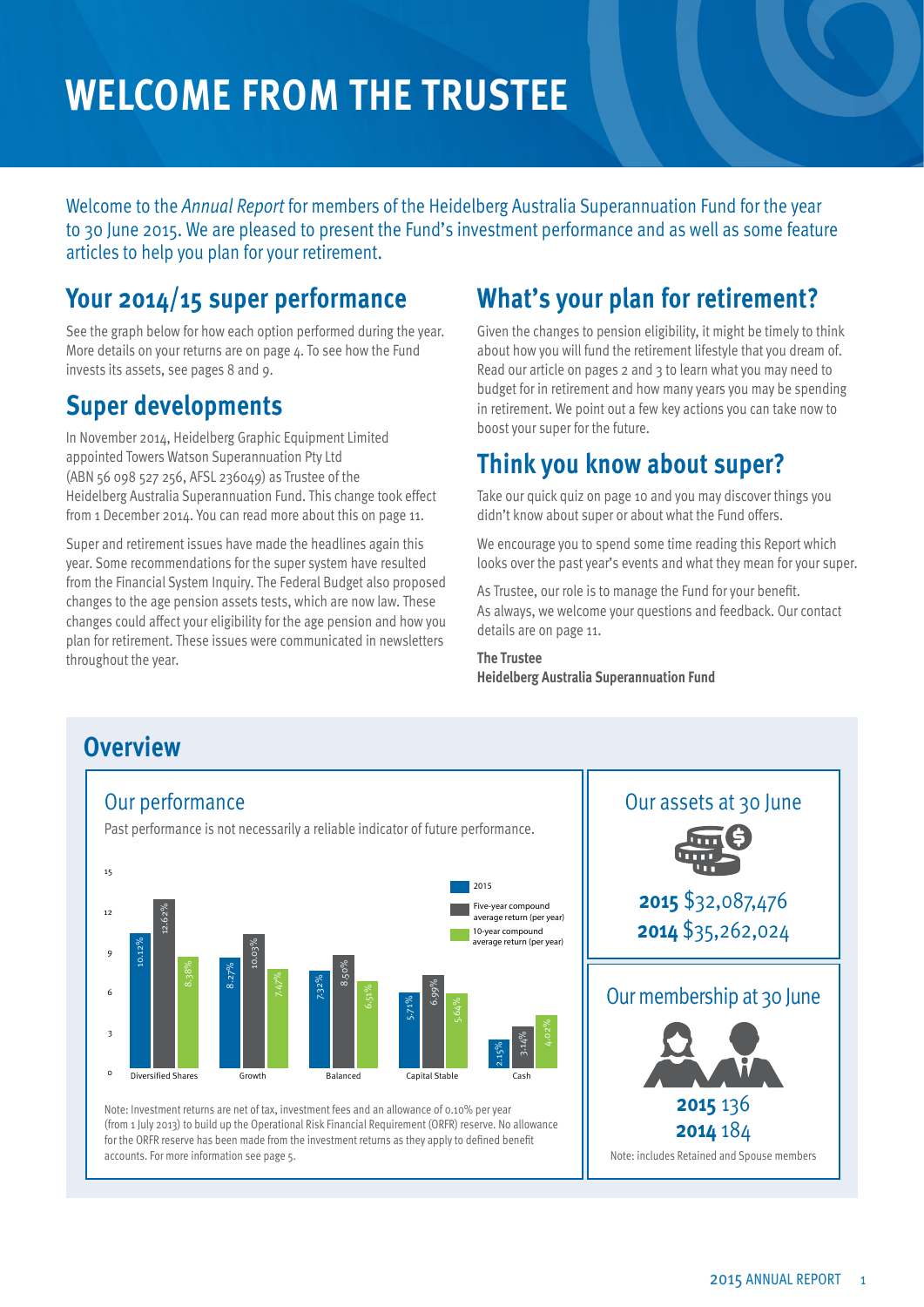## **FEATURE**

## **WILL YOU HAVE THE RETIREMENT YOU WANT?**

## **What lifestyle do you have in mind?**

Everyone has different spending needs and ideas of the lifestyle they want in retirement. The Association of Superannuation Funds of Australia (ASFA) provides estimates of what makes for both a "comfortable" and "modest" retirement budget.

According to ASFA\*, a **comfortable** retirement lifestyle enables an older, healthy retiree to be involved in a broad range of leisure activities and to have a good standard of living. This would include purchases on things like:



Private health insurance





A range of electronic equipment



Domestic as well as an occasional international holiday.

It would also include \$96 a week for a couple to spend on housing costs such as repairs, improvements, insurance and rates.

A **modest** retirement lifestyle\* is similar to the age pension and only includes fairly basic activities. For instance, no allowance is made for home improvements or overseas holidays.

Remember, it is going to be harder to rely on the age pension. The pension eligibility age is proposed to increase progressively to 70 by 1 July 2035. This means if you were born after 1 January 1966, you may not be eligible for the age pension until you're 70. Not everyone will receive the full pension either, particularly after new assets tests take place. If your income or assets exceed a certain limit, the amount of age pension will be reduced, so you could end up with a part age pension or not be eligible for the age pension at all.

A "comfortable" lifestyle\*:



**\$58,784 a year for a couple** (\$1,127 per week)

**\$42,861 a year for singles** (\$822 per week)

A "modest" lifestyle\*:

**Estimated budgets for:**



**\$34,051 a year for a couple** (\$653 per week)



**\$23,662 a year for singles** (\$454 per week)

**Only 53% of couples and 22% of singles are on track to have a comfortable level of retirement income\*\***

The maximum full age pension<sup>#</sup>:



**\$33,716 a year for a couple** (\$648 a week)

 **\$22,365 a year for singles** (\$430 a week)

If you are aged 65 you can expect to live<sup>##</sup>, on average, another



ASFA Retirement Standard, The Association of Superannuation Funds of Australia Ltd, June Quarter 2015, www.superannuation.asn.au. Figures are for retirees aged 65 to 85 who own their own home outright and are assumed to be relatively healthy.

- \*\* Source: Towers Watson/The University of Melbourne study "Retirement adequacy, The need to look deeper", March 2014. These figures take into account the superannuation, age pension and other retirement savings of the sample surveyed at the time of compiling the report.
- # Source: Centrelink. Figures as at March 2015 and include the pension and energy supplements.
- ## *Australian Life Tables 2010-2012*, Australian Government Actuary, December 2014.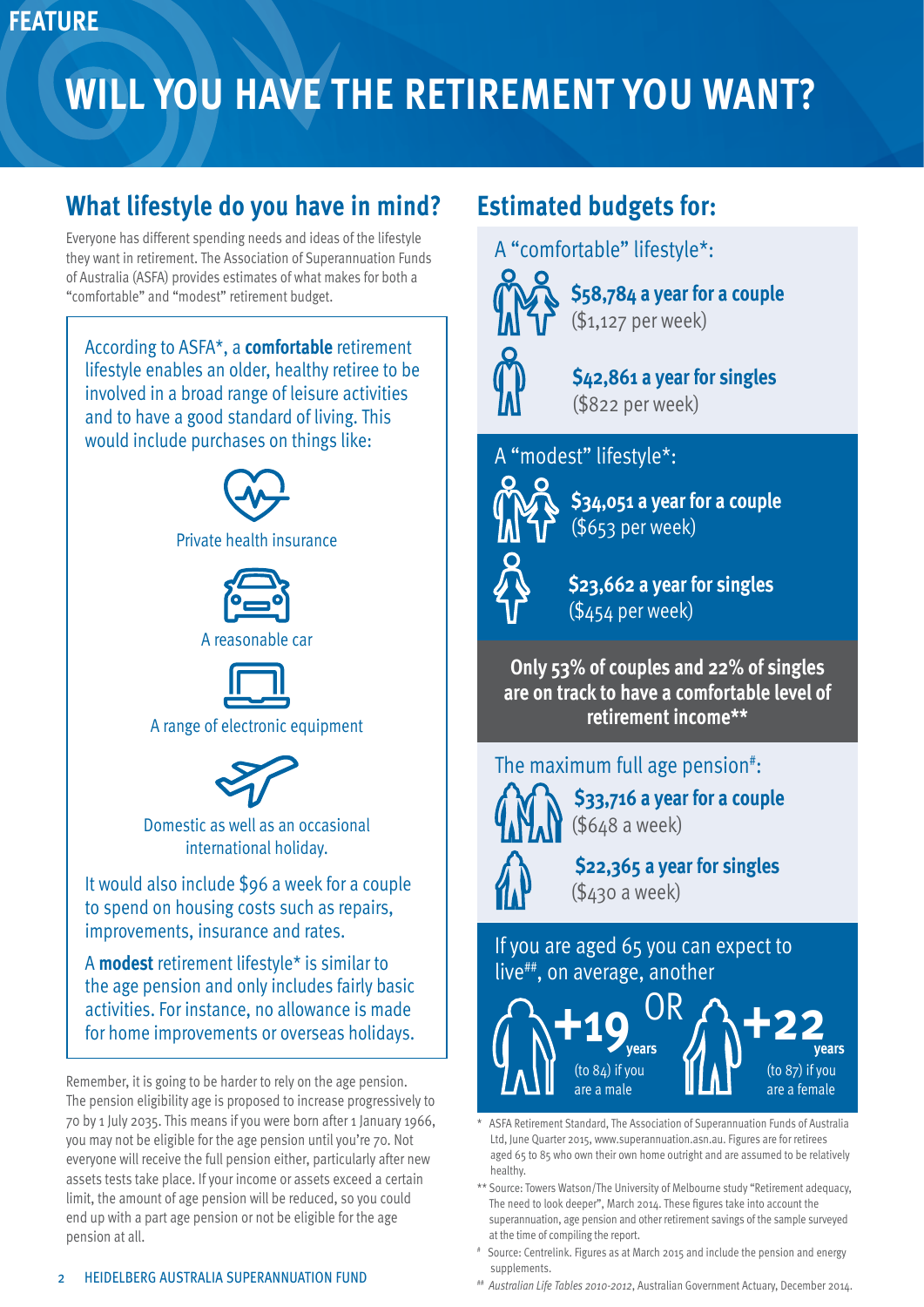Is your idea of retirement filled with dreams of travelling, pursuing hobbies or simply taking life at a slower pace? Whatever your dreams, with the changes to age pension eligibility and the likelihood we will live longer than our parents, it's even more important to save for your retirement. Read on to find out what you can be doing to turn your dreams into reality.

## **How do I start planning for the retirement I want?**

Retirement planning can appear daunting, but here are five easy steps to get you started.

## What are your goals?

Even if retirement is a long way off, it is useful to set retirement goals. You could perhaps start with the ASFA Retirement Standard and think about how your needs might compare.



**1**

### Check how you are currently tracking for retirement

Review your latest *Benefit Statement*. If you are an Accumulation member, try out the interactive tools on the MoneySmart website (go to **www.moneysmart.gov.au** under "Tools & resources" and then "Calculators & apps") to see how much money you are likely to have from super and the age pension on retirement, or what retirement income you might have.



### Can you save more?

Use the Budget planner on the MoneySmart website to help you work out what you currently spend your money on and what you might have left over to save. The Fund allows you to increase your super savings by making extra contributions (but only a limited amount will be eligible for tax concessions).



### Do you have more than one super fund?

If so, consider rolling your accounts into the Fund, which could save you fees and simplify your paperwork. However, before doing this, check if you will be charged exit fees from your other funds or if you will lose any valuable benefits such as insurance.

## Do you know how your super **5**

## is invested?

The Fund allows you to choose from a number of investment options (see pages 8 and 9). Remember, if you are a Defined Benefit member, you only have investment choice for any additional voluntary contributions or rollovers you make. Take the time to think about what options best suit your circumstances, for example, your age and how you feel about risk.

### Want to change your super choices?

You can request a copy of the appropriate form from Julie Sarro in the Human Resources Department on **(03) 9263 3213** or call the Fund Administrator on **1800 127 953** for more information.

## **How to find a financial adviser**

If you are worried that your retirement plans aren't quite on track and could do with some help to meet your personal goals, consider speaking with a financial adviser.

Towers Watson Australia Pty Ltd offers financial planning services through qualified financial planners. To speak with a licensed financial adviser from Towers Watson, call (03) 9655 5222.

You can find tips on locating a financial adviser in your area by downloading the Government's guide, *Financial advice and you*, from **www.moneysmart.gov.au**; click on the "Tools & resources" tab, then go to "Publications" and scroll down to the "Investing" category. You can also contact the Financial Planning Association of Australia at **www.fpa.com.au** or by phoning 1300 626 393.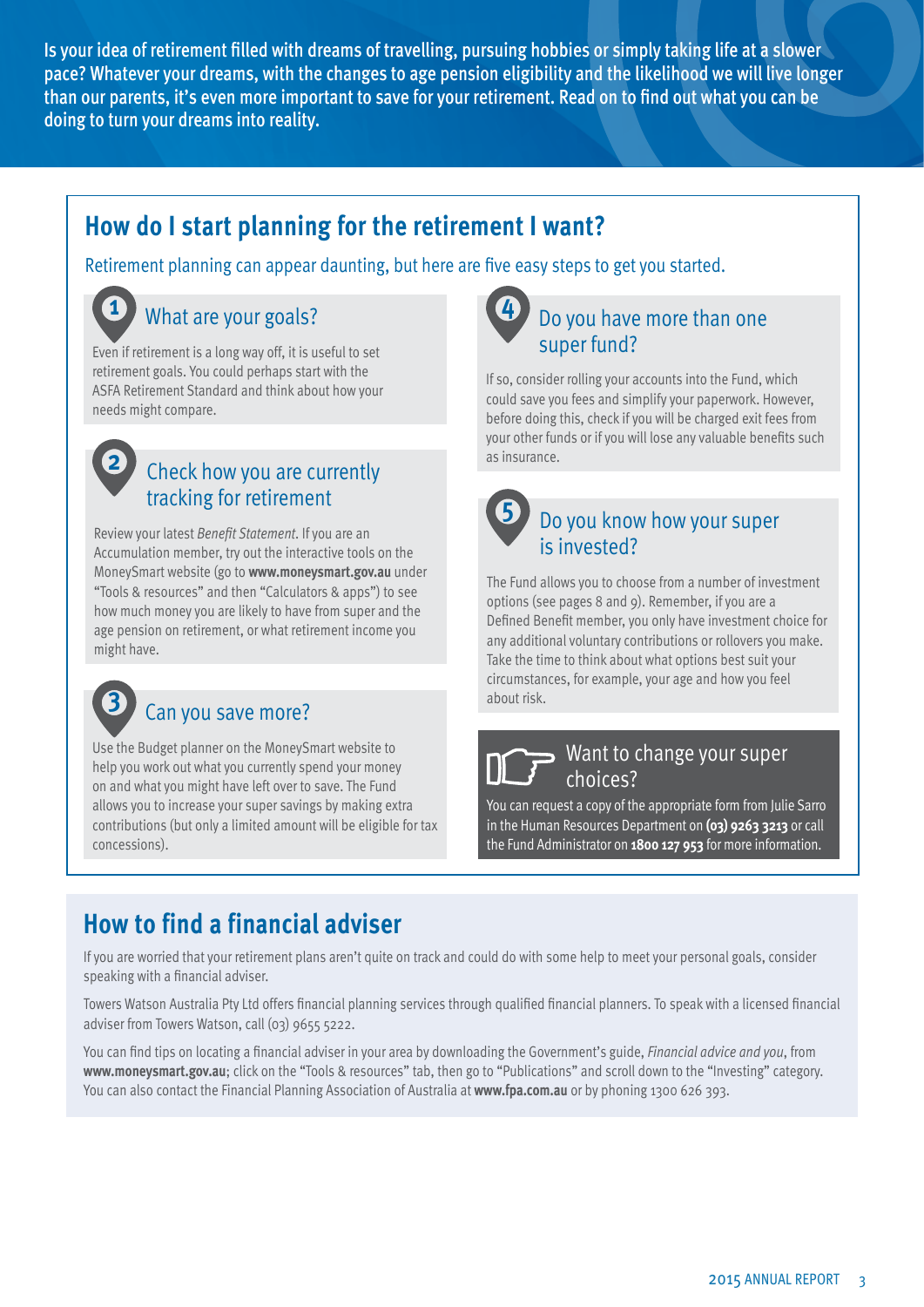## **your 2014/15 super returns**

The table below shows the Fund's investment returns. Remember though, that how your super performs will vary from year to year. Super returns can be positive or negative depending on investment markets. In most cases, super is a long-term investment. This means that returns over a longer term (such as ten years, rather than one or two years) are likely to be a better indicator of your super's performance.

Returns are also shown on your *Benefit Statement*.

## **A history of your returns**

| <b>Investment option</b>    | 2015   | 2014    | 2013   | 2012     | 2011   | Five-year compound<br>average net return (per year) | 10-year compound<br>average net return (per year) |
|-----------------------------|--------|---------|--------|----------|--------|-----------------------------------------------------|---------------------------------------------------|
| <b>Diversified Shares</b>   | 10.12% | 18.85%  | 26.41% | $-2.96%$ | 12.86% | 12.62%                                              | 8.38%                                             |
| <b>Growth</b>               | 8.27%  | 13.79%  | 18.07% | 0.87%    | 9.93%  | 10.03%                                              | 7.47%                                             |
| <b>Balanced</b>             | 7.32%  | 10.72%  | 12.60% | $3.72\%$ | 8.35%  | 8.50%                                               | 6.51%                                             |
| <b>Capital Stable</b>       | 5.71%  | 7.51%   | 9.40%  | 5.55%    | 6.84%  | 6.99%                                               | 5.64%                                             |
| Cash                        | 2.15%  | 2.24%   | 2.88%  | 4.14%    | 4.31%  | 3.14%                                               | 4.02%                                             |
| <b>Defined Benefit</b>      | 8.38%  | 13.91%  | 18.07% | 0.87%    | 9.93%  | 10.08%                                              | 7.49%                                             |
| <b>Consumer Price Index</b> | 1.5%   | $3.0\%$ | 2.4%   | 1.2%     | 3.6%   | 2.3%                                                | 2.7%                                              |

Past performance is not necessarily a reliable indicator of future performance.

Note: Investment returns are net of tax, investment fees and an allowance of 0.10% per year (from 1 July 2013) to build up the ORFR reserve. No allowance for the ORFR reserve has been made from the investment returns applicable to defined benefit accounts. For more information see page 7.

Returns are for periods to 30 June.

### **Investment market update**

Global economic conditions pointed to a relatively slow recovery over the 2014/15 financial year, with both the IMF and the World Bank downgrading their global growth forecasts during the year. Nevertheless, the global share market, as well as the listed property market, achieved strong returns.

In Australia, financial data provided mixed signals about the strength of the Australian economy. While the housing market and consumer spending saw growth, the majority of non-mining investment has been disappointing, with annual GDP growth falling to 2.3% for the year to 31 March 2015. This fall was due largely to higher than expected falls in commodity prices, the high Australian dollar (AUD) and the threat of further cost cutting measures. With mining investment as a contribution to GDP falling rapidly, growth in other parts of the economy is important.

The Reserve Bank of Australia cut the official cash rate twice during the year with the cash rate now at its lowest level ever at 2%. While house price demand has picked up, national income continued to fall throughout the year with lower commodity prices, resulting in weak public spending. The RBA justified its latest rates cut based on the need to support borrowing and spending as well as the need for the AUD to depreciate further. The seasonally adjusted unemployment rate finished the year flat compared to the previous year at 6%.

The US economy continued to recover during the year, with the unemployment rate falling to a seven year low of 5.3%. The US Federal Reserve ended its quantitative easing program in October 2014 and early signs are encouraging, although it continues to keep interest rates down for now. Annualised US GDP growth for the year to 31 March 2015 came in at 2.4%, slightly lower than the 2.5% predicted, however by comparison it was the strongest growth rate since the end of 2011. This was largely supported by increases in consumer spending following improvements in the jobs market (consumer spending accounts for approximately 70% of US GDP).

In Europe, the threat of deflation subsided in the second half of the year, helped by a partial recovery in commodity prices following an unexpectedly sharp drop. Despite this, inflation continues to remain below target levels. In January 2015, the European Central Bank launched its quantitative easing program which will see it inject approximately €1 trillion into the economy by September 2016 via the purchase of government and private sector bonds in an attempt to counter deflationary pressures. The Eurozone unemployment rate improved, falling to 11.1% in June 2015 compared to 11.6% in June 2014. However, as the financial year drew to a close, the breakdown in negotiations between Greece and its creditors over the extension of its bailout programme destabilised financial markets around the world.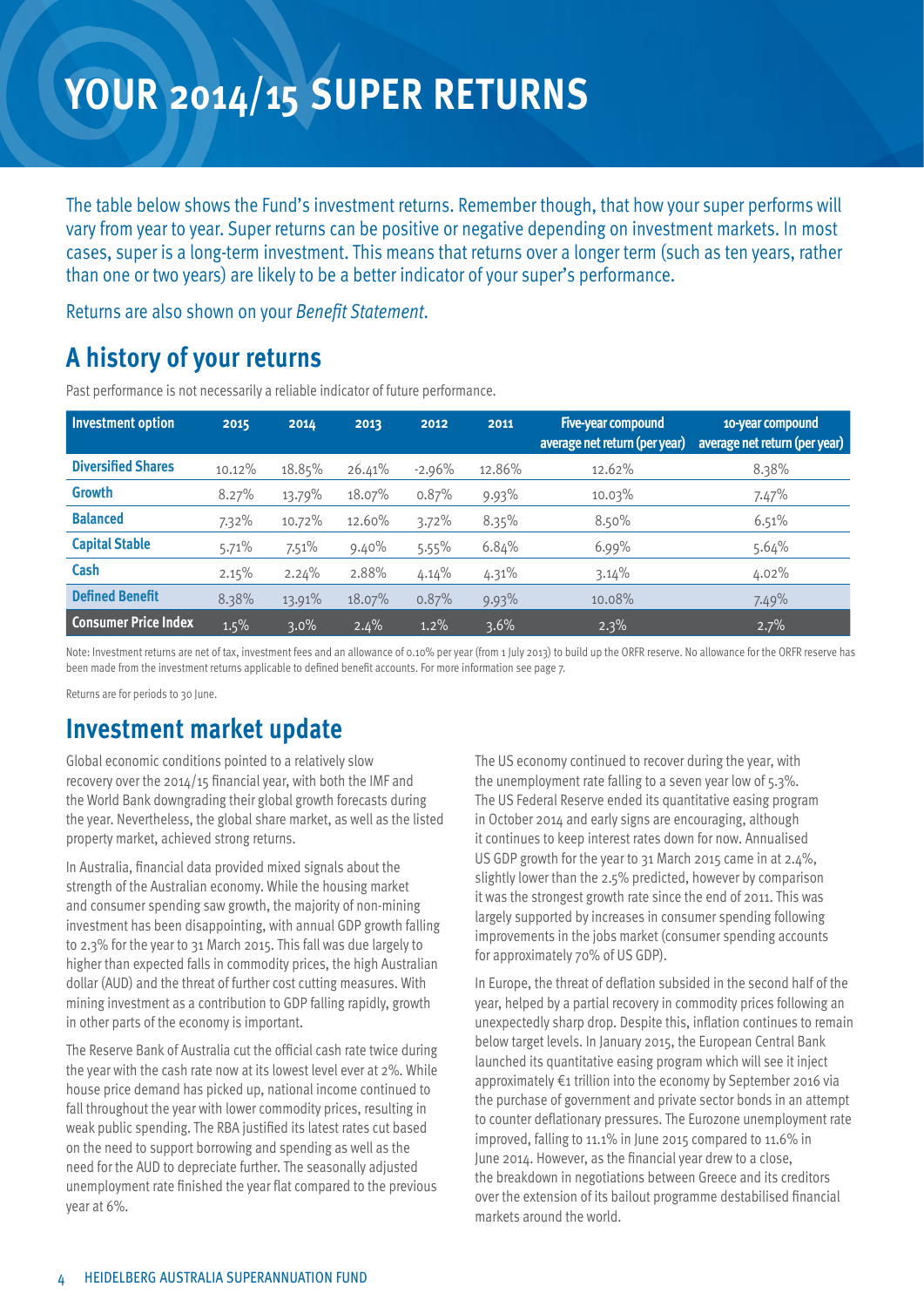China saw a growth slowdown over the year, with annual GDP growth at 7% for the first quarter of 2015. Year-on-year inflation softened in June, coming in at 1.4% (against 2.3% for the previous year) whilst the HSBC China Manufacturing PMI (a composite indicator of operating conditions in manufacturing) ended the year at 49.4, (a 2.5% fall from June 2014). However, the Chinese stock market was a standout performer, supported by policy easing and financial reforms designed to encourage participation in the share market.

Australian listed property performed strongly overall, returning 20.2% over the year, as measured by the S&P/ASX 300 Property Accumulation Index. In contrast, the Australian share market saw relatively modest returns, with the ASX 300 posting a gain of 5.6% for the same period. The global share market performed significantly better, returning 25.2% in unhedged AUD terms as measured by the MSCI World ex Australia Accumulation Index (and 10.9% in hedged AUD terms).

The AUD fell gradually throughout the year, ending the year at 76.97 US cents, down from 94.20 US cents. The AUD also fell against the currencies of its major trading partners, as measured by the Trade Weighted Index, closing the year at 63.8 (down from 72.0 at the beginning of the year).

Overall, Government bond yields remained low in most of the major developed economies over the year, boosting the returns of fixed interest investments (decreasing bond yields are positive for bond returns). Australian cash, as measured by the Bloomberg AusBond Bank Bill Index, returned 2.6% for the year, while the Bloomberg AusBond Composite Index returned 5.6%. Global fixed interest, as measured by the Barclays Global Aggregate Index (hedged to AUD) returned 5.6%, in line with the Australian fixed interest market.

Note: This investment commentary does not constitute advice. All investment figures quoted relate to the performance of the relevant industry benchmark.

## **Your returns on your super**

#### Accumulation members

Your accounts receive the actual investment return for your chosen investment option after allowing for tax and investment fees, and a small deduction to build up the ORFR reserve.

### Defined Benefit members

Your retirement benefit is generally not affected by investment returns. This benefit is instead linked to your salary.

For some Defined Benefit members who joined the Fund before 1 April 1997, your benefit is subject to a minimum based on contributions accumulated with the investment earnings of the Fund's Defined Benefit investments. This is effectively the Fund's Growth option but without the allowance for the build-up of the ORFR reserve. If these earnings are positive, your benefit will increase. If earnings are negative, it is possible that your benefit will fall. See the table on page  $4$  for investment returns for your defined benefit.

Investment returns are applied to your additional voluntary contribution and rollover accounts. Your accounts receive the actual investment return for your chosen option after allowing for tax, investment fees and a small deduction to build up the ORFR reserve.

### If you leave during the year

Investment returns are calculated each month. If your super needs to be paid out or transferred to another super fund before investment returns have been applied, an interim earning rate will be used. This will cover the period until the date your benefit is paid from the Fund.

The interim earning rate is based on an estimate of the option's net investment return for the month.

For Defined Benefit members, the "defined" portion of your benefit will be invested in the Fund's Cash option after you leave Heidelberg Australia. It will remain in this option until you instruct the Trustee, via the Fund Administrator, to switch your defined benefit to another of the Fund's investment options. Your additional accumulation accounts will continue to be invested in your chosen investment option after you leave Heidelberg Australia.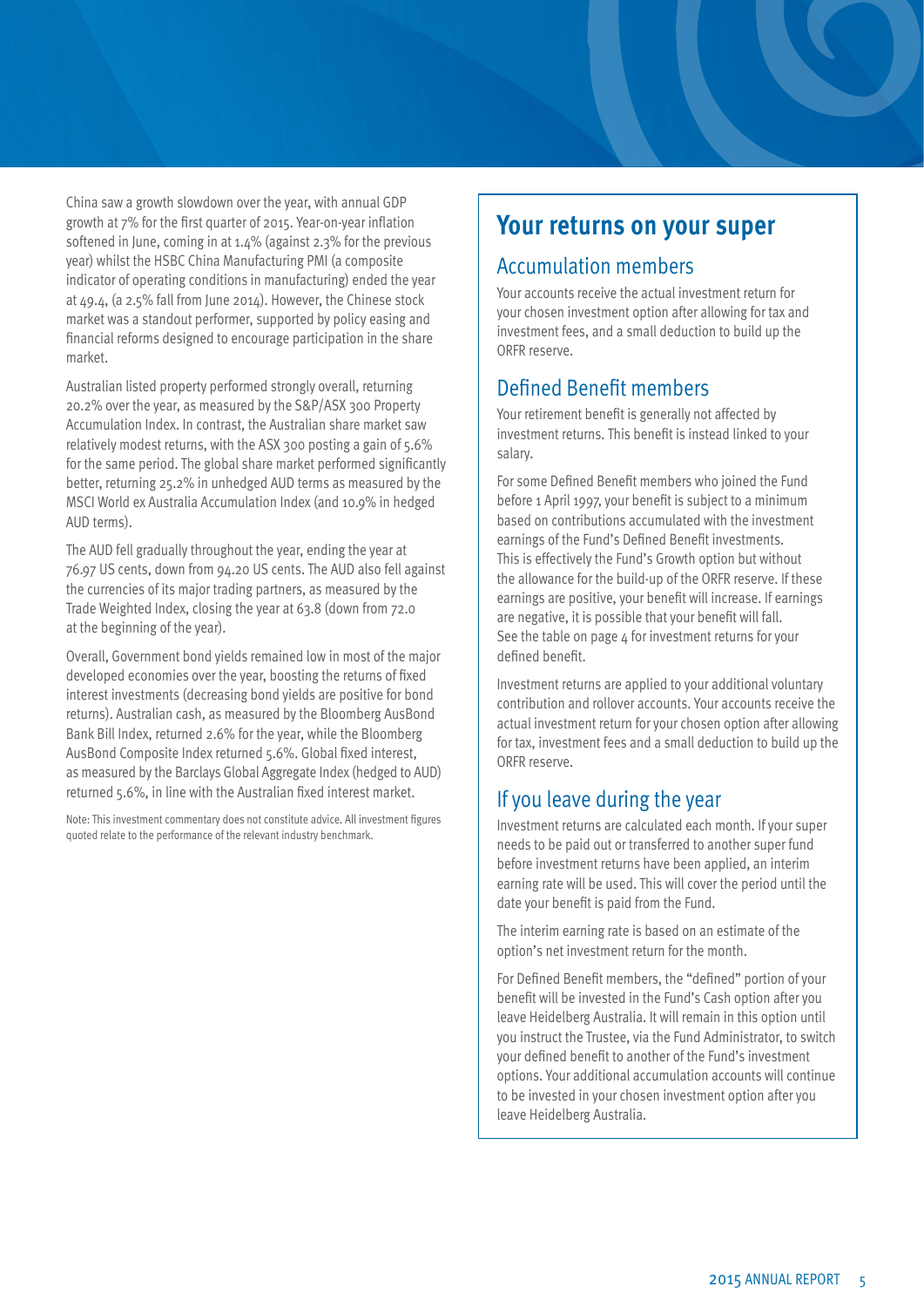## **How your Fund is invested**

#### One of the Trustee's roles is to set investment objectives for the performance of the Fund, and a strategy for achieving those objectives. Professional investment managers help the Trustee to manage the Fund's investments.

The Trustee has established five investment options, each with different investment objectives and a different strategy for you to choose from. The five investment options are **Diversified Shares**, **Growth**, **Balanced**, **Capital Stable** and **Cash**.

If you are **Accumulation member**, you have a choice of how your entire super balance is invested. The option in which your super is invested is printed on the front page of your *Benefit Statement*.

If you are a **Defined Benefit member**, you have investment choice for your additional voluntary contributions and rollover accounts only.

Choosing how to invest your super is one of the most important financial decisions you can make. If you wish to change how your super is invested, you should complete an *Application and Change Request form*, and return it to the Human Resources Department.

## **Investment objectives**

Investment objectives are specific goals that the Trustee sets for the performance of the Fund and each investment option. They are not intended as forecasts or guarantees of future investment returns.

Generally, the Trustee aims to:

- **>** Invest the Fund's assets prudently as permitted by the Trust Deed and by superannuation law;
- **>** Invest across a diverse range of assets;
- **>** Ensure that the Fund is able to make benefit payments to members when they are due; and
- **>** Monitor the performance of the Fund's investment managers to ensure they exercise integrity, prudence and professional skill in fulfilling the investment tasks delegated to them.

See pages 8 and 9 to learn more about the specific investment objectives for each investment option.

## **Investment strategy**

An investment strategy is the plan the Trustee follows to achieve the objectives of an investment option. Each investment option has its own investment strategy. For the details of each option's investment strategy, see pages 8 and 9.

**Did you know?**  Each investment option has its own investment strategy and expected level of risk

### **Investment managers**

The Trustee appoints professional investment managers to manage the Fund's investments. These managers and their products may be changed from time to time without prior notice to, or consent from, members.

The Fund's investment managers at 30 June 2015 were:

#### Australian shares

- **>** Macquarie Investment Management Limited (through the Macquarie Australian Enhanced Plus Equities Fund)
- **>** Schroder Investment Management (through the Schroder Australian Equity Fund)

#### International shares

- **>** BNP Paribas Investment Partners (Australia) Limited (through the MFS Global Equity Trust)
- **>** Realindex Investments Pty Limited (through the Realindex Global Share Hedge Fund – Class A)

#### Property

- **>** DEXUS Wholesale Property Limited (through the DEXUS Wholesale Property Fund)
- **>** State Street Global Advisors (SSgA) (through the Australian Listed Property Index Trust)

#### Fixed interest

- **>** SSgA (through the Australian Fixed Income Index Trust)
- **>** SSgA (through the Global Broad Investment Grade Fixed Income Trust)

#### Cash

**>** SSgA (through the Australian Cash Trust)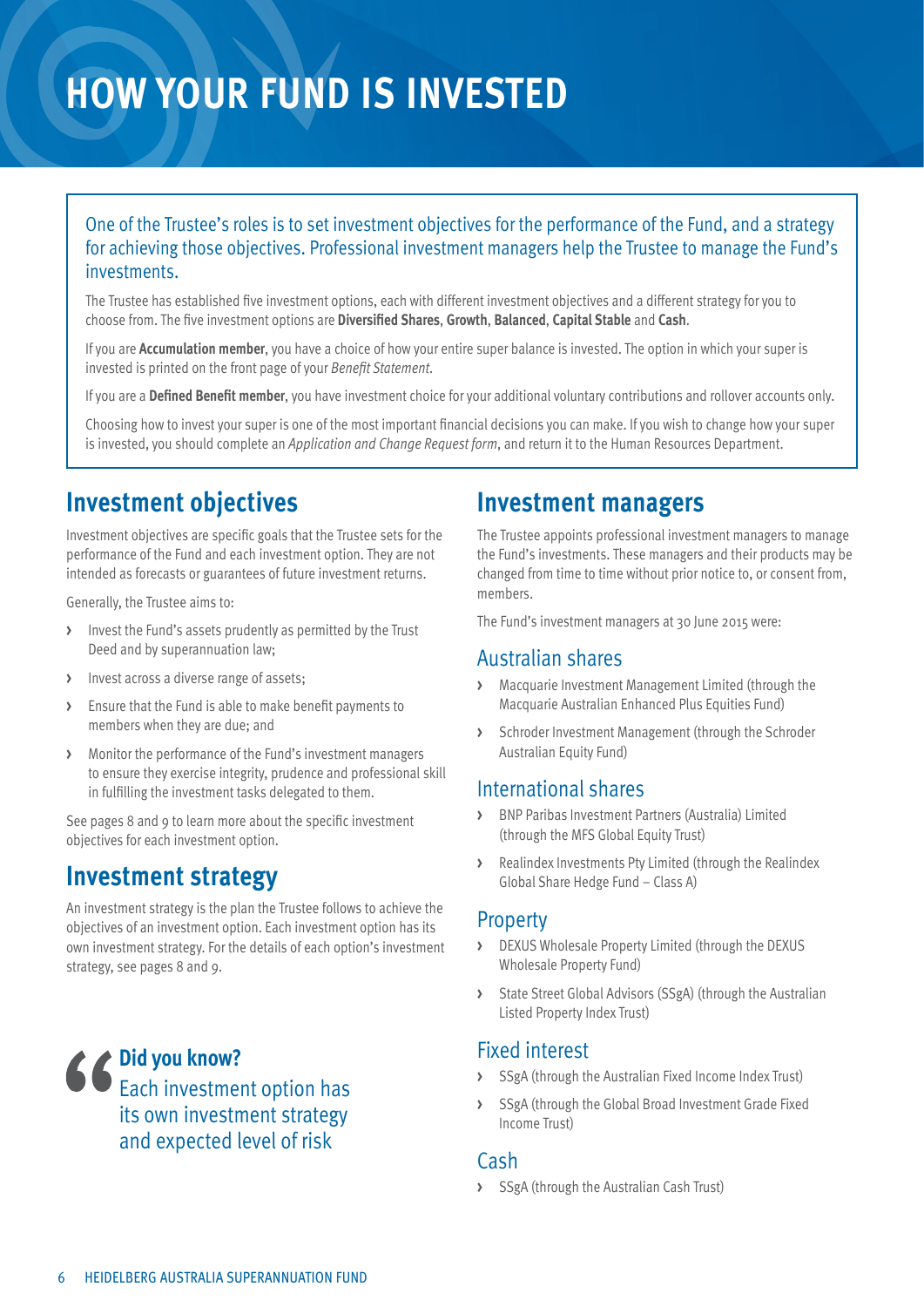## **Asset allocation**

Each of the Fund's investment options are invested in various asset classes. The Trustee places limits or ranges on the Fund's exposure to each asset class and nominates a neutral or benchmark position for each option. The asset allocation ranges for each investment option are shown below.

The Fund's defined benefit assets are invested in the Growth option.

#### Diversified Shares

| Australian shares            | 48% to 52% |
|------------------------------|------------|
| International shares         | 48% to 52% |
| Growth                       |            |
| Australian shares            | 30% to 34% |
| International shares         | 30% to 34% |
| Australian property          | 6% to 10%  |
| Australian fixed interest    | 8% to 12%  |
| International fixed interest | 8% to 12%  |
| Cash                         | 6% to 10%  |
| <b>Balanced</b>              |            |
| Australian shares            | 19% to 23% |
| International shares         | 19% to 23% |
| Australian property          | 8% to 12%  |
| Australian fixed interest    | 15% to 20% |
| International fixed interest | 15% to 20% |
| Cash                         | 12% to 16% |
| <b>Capital Stable</b>        |            |
| Australian shares            | 11% to 15% |
| International shares         | 9% to 13%  |
| Australian property          | 4% to 8%   |
| Australian fixed interest    | 13% to 17% |
| International fixed interest | 13% to 17% |
| Cash                         | 38% to 42% |

#### **Cash**

 $\mathsf{Cash} \quad \mathsf{100\%}$ 

## **Other investment information**

#### **Derivatives**

The Trustee does not invest directly in derivatives. The Fund's investment managers may use derivatives for risk control purposes or to more efficiently change asset allocations. Derivatives are not used in a speculative manner.

Investment managers are required to have risk management processes in place in relation to the use of derivatives and the purposes for which they are used. Each year, the Trustee obtains confirmation from the managers that they have complied with their processes.

#### Deferred tax assets

Super funds normally pay tax on any capital gains. If the Fund experiences capital losses (which can arise, for example, due to falls on share markets), super funds are allowed to accumulate the tax benefits associated with those losses and use them to offset the tax on future capital gains.

Australian Accounting Standards require that future tax benefits will be recognised only to the extent that it is likely that future taxable gains will be available to utilise the capital losses. In order to prudently manage the Fund's tax position, the Trustee has imposed a limit on the level of taxation benefits arising from these capital losses. At 30 June 2015, the level of the Fund's tax losses was within the limit set by the Trustee. The Trustee is therefore recognising the whole of the Fund's tax losses as a Fund asset.

### Actuarial review

The Fund's financial position is reviewed by the actuary at least every three years. The actuary then makes a recommendation to the Company on the appropriate level of future contributions needed to maintain members' benefits.

The most recent review, as at 30 June 2013, showed that the Fund was in a satisfactory financial position. The Company continues to contribute in line with the actuary's recommendations.

#### Reserves

The Trustee does not maintain investment reserves. However, from 1 July 2013, super funds have been required to set aside financial resources to address the Fund's operational risks. This is known as the Operational Risk Financial Requirement (ORFR) reserve.

A reserve of 0.30% of the aggregate of members' vested benefits will be built up systematically over the three years to 30 June 2016. The reserve will be funded in two ways. For accumulation-based benefits, the reserve will be funded by setting aside a small portion of the Fund's investment earnings at a rate of 0.10% per year. For defined benefits, the reserve will be funded by setting aside amounts from the Fund's defined benefit assets.

The Trustee has decided that the ORFR reserve will be invested in the Fund's Growth option. The Trustee will update members on the status of the reserve in the *Annual Report* each year. Once the reserve reaches its desired level of 0.30%, it will then be monitored by the Trustee to ensure that it remains close to this level.

Details of the reserve are provided in the table below.

#### **Level of reserves**

| As at 30 June | <b>ORFR</b> reserve<br>% of vested benefits |
|---------------|---------------------------------------------|
| 2015          | $0.18\%$ (\$50,041)                         |
| 2014          | $0.05\%$ (\$16,405)                         |
| 2013          | Nil                                         |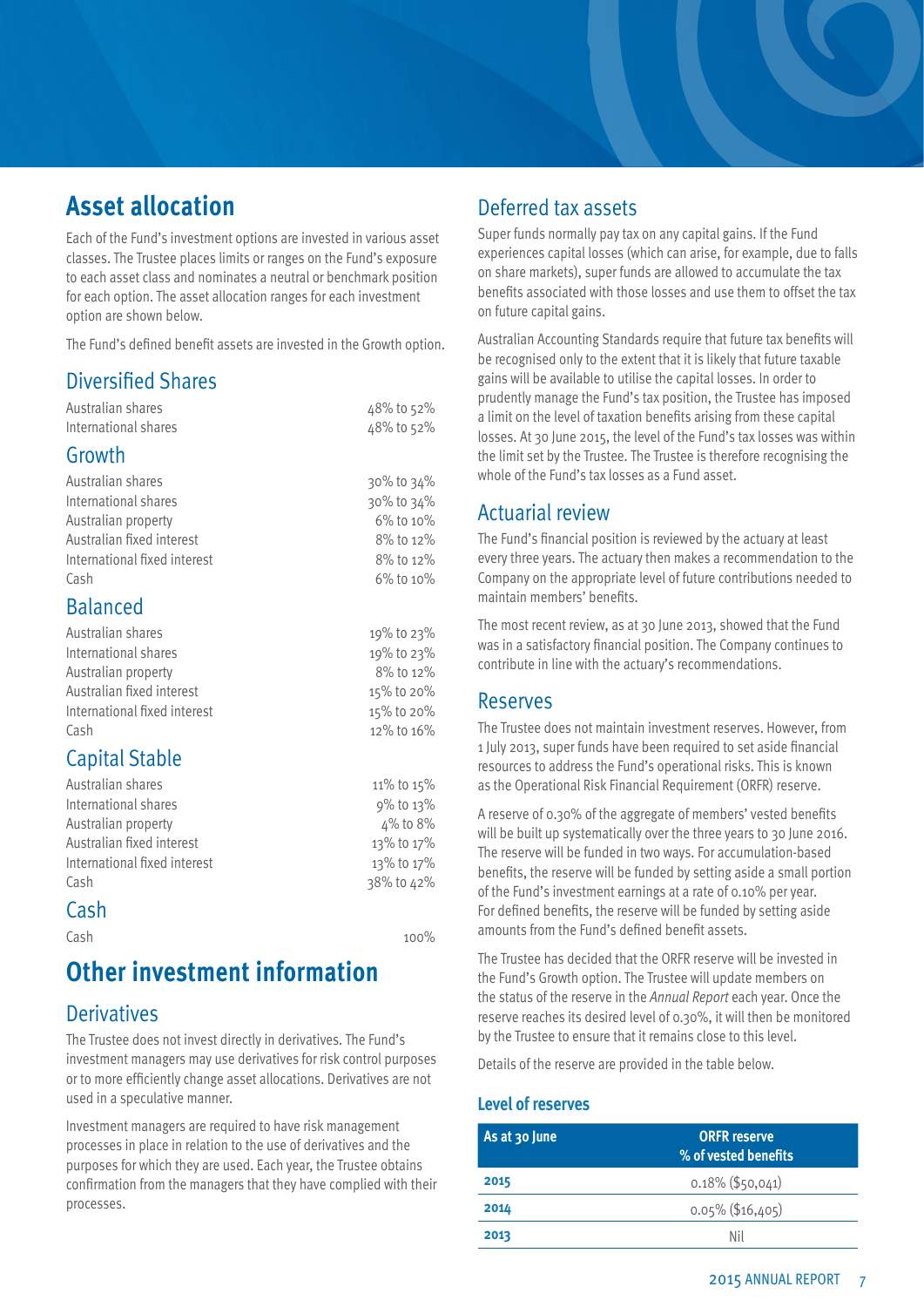## **Your investment options**

|                                                               | <b>Diversified Shares</b>                                                                                                                                                                                                                                                                                 | Growth                                                                                                                                                                                                                                                                                                |
|---------------------------------------------------------------|-----------------------------------------------------------------------------------------------------------------------------------------------------------------------------------------------------------------------------------------------------------------------------------------------------------|-------------------------------------------------------------------------------------------------------------------------------------------------------------------------------------------------------------------------------------------------------------------------------------------------------|
| <b>What are the investment</b><br>objectives for this option? | > To achieve a return (net of tax and investment<br>fees) that exceeds the increase in the<br>Consumer Price Index (CPI) by at least 5.5%<br>over moving five-year periods.<br>> To limit the probability of achieving a negative<br>return over moving one-year periods to<br>approximately 1 year in 4. | To achieve a return (net of tax and investment<br>fees) that exceeds the increase in the<br>Consumer Price Index (CPI) by at least 4.5%<br>over moving five-year periods.<br>To limit the probability of achieving a negative<br>return over moving one-year periods to<br>approximately 1 year in 5. |
| <b>What investment strategy</b><br>does this option use?      | To invest totally in shares with 50% in Australian<br>shares and 50% in international shares.                                                                                                                                                                                                             | To invest largely in shares and property<br>(about 70%), with the balance (about 30%)<br>in fixed interest and cash investments.                                                                                                                                                                      |
| How is this option invested<br>at 30 June?                    | 2015<br>50%<br>50%                                                                                                                                                                                                                                                                                        | 2015<br>4.6%<br>$10.5\%$<br>31.8%<br>10.6%<br>33.5%                                                                                                                                                                                                                                                   |
|                                                               | 2014<br>50%<br>50%                                                                                                                                                                                                                                                                                        | 2014<br>3.5%<br>32%<br>33.6%                                                                                                                                                                                                                                                                          |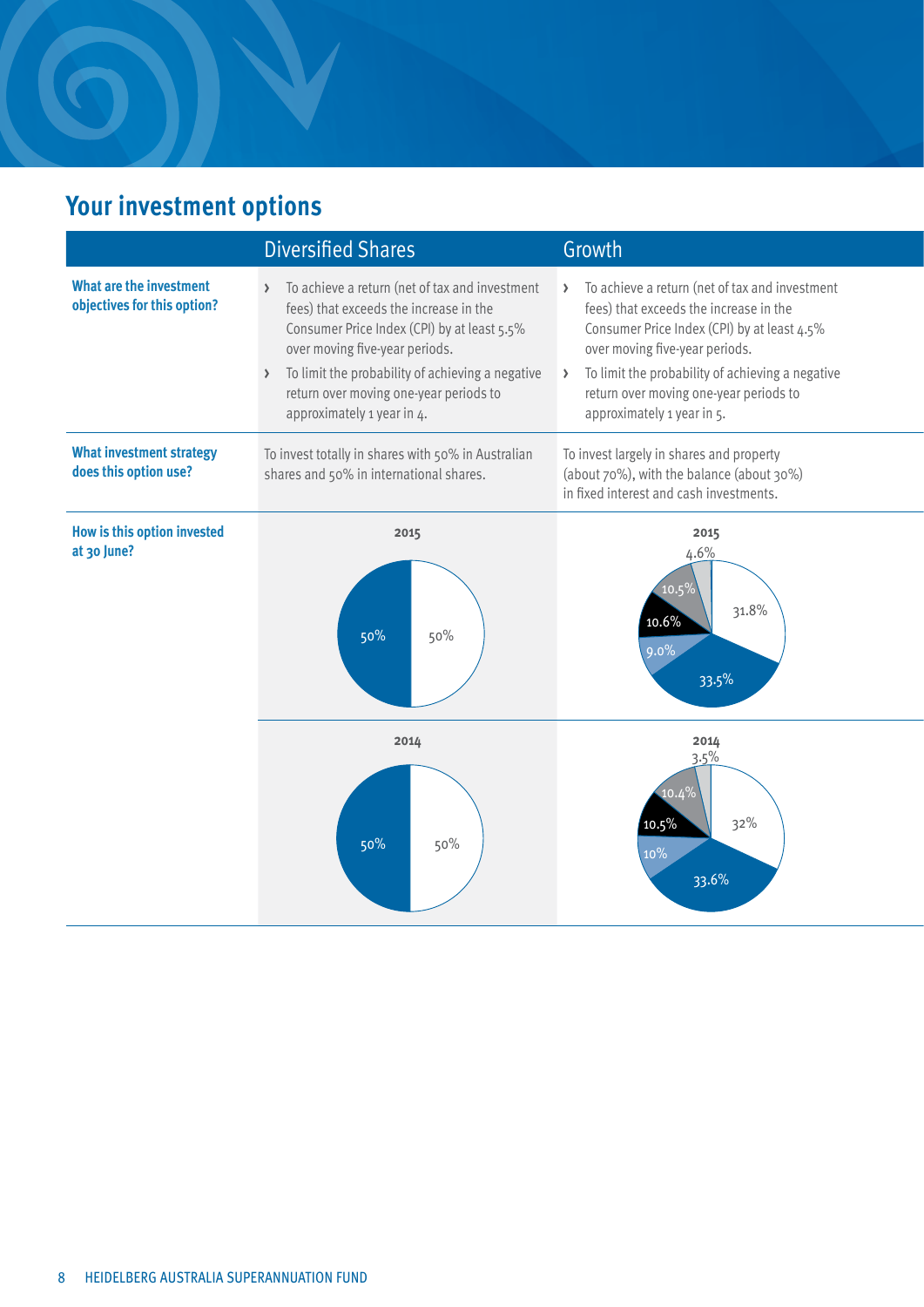| <b>Balanced</b>                                                                                                                                                                                                                                                                                                            | <b>Capital Stable</b>                                                                                                                                                                                                                                                                                                     | Cash                                                                                                                                                                                                                                             |
|----------------------------------------------------------------------------------------------------------------------------------------------------------------------------------------------------------------------------------------------------------------------------------------------------------------------------|---------------------------------------------------------------------------------------------------------------------------------------------------------------------------------------------------------------------------------------------------------------------------------------------------------------------------|--------------------------------------------------------------------------------------------------------------------------------------------------------------------------------------------------------------------------------------------------|
| > To achieve a return (net of tax and investment ><br>fees) that exceeds the increase in the<br>Consumer Price Index (CPI) by at least 3.5%<br>over moving five-year periods.<br>To limit the probability of achieving a<br>$\rightarrow$<br>negative return over moving one-year periods<br>to approximately 1 year in 7. | To achieve a return (net of tax and investment $\rightarrow$<br>fees) that exceeds the increase in the<br>Consumer Price Index (CPI) by at least 3.0%<br>over moving three-year periods.<br>> To limit the probability of achieving a<br>negative return over moving one-year periods<br>to approximately one year in 12. | To achieve a return (net of tax and<br>investment fees) that exceeds the<br>increase in the Consumer Price<br>Index (CPI) by at least 1.0% over<br>moving three-year periods.<br>To prevent any negative returns over<br>moving one-year periods |
| To invest about 50% in shares and property, and<br>50% in fixed interest and cash investments.                                                                                                                                                                                                                             | To invest largely in fixed interest and cash<br>investments (about 70%), with the balance<br>(about 30%) in shares and property.                                                                                                                                                                                          | To invest only in secure fixed interest<br>investments, such as bank deposits,<br>bills, mortgages and short-term bonds.                                                                                                                         |
| 2015<br>14%<br>21%<br>17.5%<br>20%<br>17.5%                                                                                                                                                                                                                                                                                | 2015<br>13%<br>11%<br>40%<br>15%                                                                                                                                                                                                                                                                                          | 2015<br>100%                                                                                                                                                                                                                                     |
| 2014<br>14%<br>21%<br>$17.5\%$<br>20%<br>17.5%                                                                                                                                                                                                                                                                             | 2014<br>13%<br>11%<br>40%                                                                                                                                                                                                                                                                                                 | 2014<br>100%                                                                                                                                                                                                                                     |
| International shares<br>Australian shares                                                                                                                                                                                                                                                                                  | Australian property<br>Australian fixed interest                                                                                                                                                                                                                                                                          | International fixed interest<br>Cash                                                                                                                                                                                                             |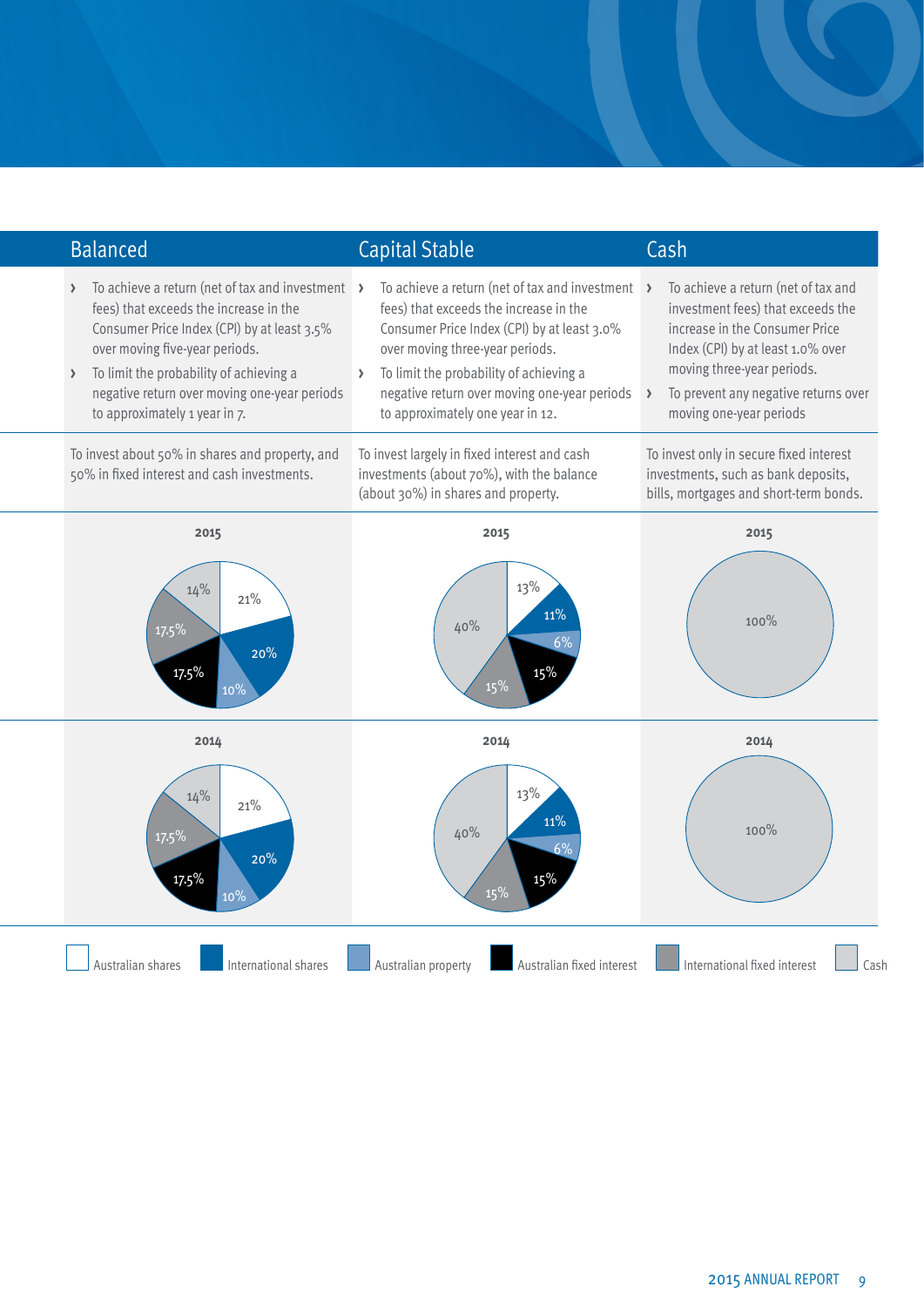## **FEATURE**

## **quiz: think you know about super?**

Take this quick quiz and you may discover more about super and some of the features that the Fund offers.

#### **1.** Which animal can last the longest without food?

A) Snake

B) Spider

C) Crocodile



#### **2.** Which of these activities caused the most hospitalisations in Australia in 2011/12?

A) Hockey

C) Dancing

B) Gymnastics and trampolining



#### **3.** What is the value of the food that an average NSW household throws away each week?

A) \$ 6.90

B) \$19.90

C) \$25.90



**4.** If instead of buying your lunch for \$8 a day, you take your own lunch to work each day and add that money to your super. How much might you save after 10 years if your money earnt 7% a year?

A) \$10,000

B) \$20,000

C) \$25,000

**5.** True or false? If you die as a member of the Fund and meet the eligibility requirements, you could receive an insured benefit in

addition to the balance of your super account.

A) True

B) False



**6.** If you are age 60 or over and choose to make withdrawals from your Account-Based Pension account in retirement, how much tax would you pay on the withdrawals?

A) 0%

B) 15%

C) Your marginal tax rate



## **The results**

#### **Question 1**

Crocodiles can go three years without food, outlasting both spiders and snakes. Unfortunately, humans are not so lucky. Read on to learn how you can boost your super so that you have enough to live on in retirement.

#### **Question 2**

Out of the three activities, dancing injuries caused the most hospitalisations in 2011/12. In life, we take risks all the time, often without even realising it. Sometimes, even being too cautious can cause more harm than you think, like if your investments don't keep up with inflation. Assets you may consider to be low risk, such as cash or fixed income, could end up being risky if you're investing in them for a long time. Perhaps it's time to consider what kind of risk and return levels would suit your circumstances? See pages 8 to 9 for the different investment options the Fund offers.

#### **Question 3**

This may surprise you, but the average NSW household throws away \$19.90 of food per week – that's a lot of waste! Just as you wouldn't consciously toss \$20 away, if you have more than one super fund, have you thought about what you might be wasting on fees? Consider merging all of your super into your Fund account and potentially save on paperwork and fees. Before transferring your super from your other fund(s), check whether you will be charged exit fees or if you will lose any valuable benefits such as insurance.

#### **Question 4**

By bringing your own lunch, you could save around \$1,800 a year. If you kept this savings pattern up, after 10 years of saving, your super could be worth an extra \$25,000! (This is assuming contributions of \$1,800 after-tax each year for 10 years, with an investment return of 7% per year). Of course, the amount could be more or less than this depending on how investments performed. To learn more about contributing to the Fund, see the PDS, *Guide to your super*, on **http://heidaustsf.com**.

#### **Question 5**

True. If you are eligible, the Fund provides insurance cover for death and total and permanent disablement, giving you and your family some protection against the unexpected. Heidelberg pays your insurance fees whilst you are an employee.

#### **Question 6**

If you are age 60 or over, no tax will be deducted from your pension payments.

## **Want to know more about the Fund?**

To learn more about any of the topics above, call the Fund Administrator on **1800 127 953**. If you think you need some help with your decisions, consider discussing your situation with a financial adviser  $-$  see page  $3$  for how to find one.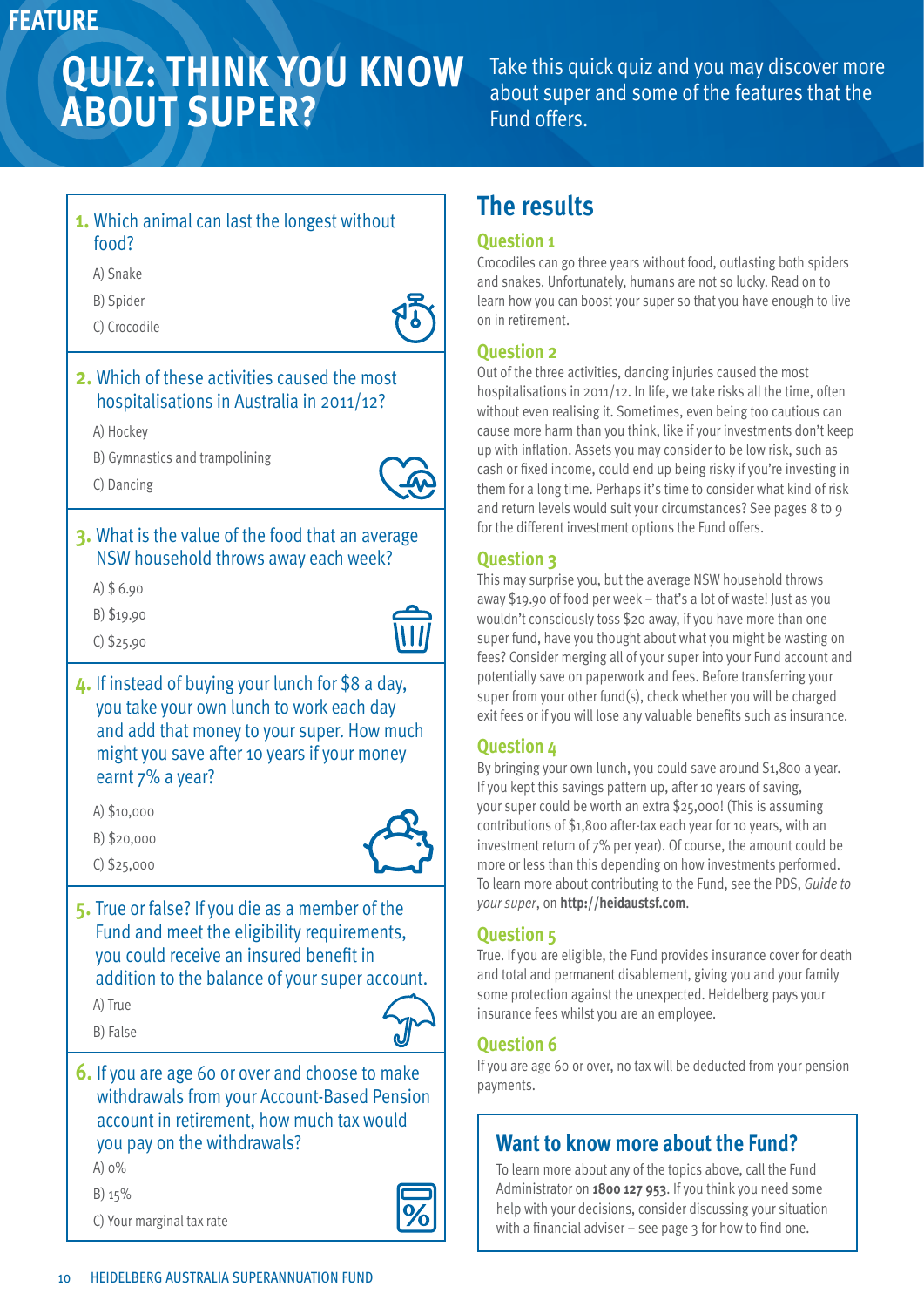## **Information about the Fund**

## **How your Fund is managed**

The Fund is managed by a Trustee with input from the Policy Committee. The Trustee uses a number of advisers who provide services to the Fund.

### Your Trustee

Until 30 November 2014, the Trustee was Heidelberg Australia Superannuation Pty Ltd (ABN 94 068 569 193). From 1 December 2014, Heidelberg Graphic Equipment Limited appointed Towers Watson Superannuation Pty Ltd (ABN 56 098 527 256, AFSL 236049) as Trustee of the Heidelberg Australia Superannuation Fund. Towers Watson Superannuation Pty Ltd is a Trustee Company that is licensed to act as a trustee by the Australian Prudential Regulation Authority (APRA), the prudential regulator of super funds in Australia.

Towers Watson Superannuation Pty Ltd is a subsidiary of Towers Watson Australia Pty Ltd (ABN 45 002 415 349, AFSL 229921), who also acts as Administrator (via an outsourced arrangement), actuary and secretary to the Fund. See under "Advisers to the Fund" to the right for more information.

#### How to contact the Trustee

Heidelberg Australia Superannuation Fund



C/– Towers Watson Level 23, 55 Collins Street Melbourne VIC 3000



(03) 9655 5222

## **Did you know?**

There are situations where you need to prove your identity before your super can be paid.

### Your Policy Committee

A Policy Committee ensures that the interests of members and the Company are represented in the management of the Fund.

The previous member and employer representative Trustee Directors continued their association with the management of the Fund, but in roles on the Fund's new Policy Committee. Initially the Committee had four members, two representing the Company and two elected periodically by members.

In June 2015, Noel Renwick and Guy Williamson resigned from their positions on the Policy Committee, reducing the size of the Committee from four to two members. The smaller size of the Policy Committee better reflects the Fund's membership size. The Policy Committee still maintains equal member and employer representation.

The next Policy Committee election for the position of member representative will be held in December 2015.

At 30 June 2015, members of the Policy Committee were:

| Company-appointed | <b>Member-elected</b> |
|-------------------|-----------------------|
| Con Xanthos       | Ashad Perera          |

#### Indemnity insurance

The Trustee is currently covered by a Trustee Professional Indemnity insurance policy that protects the Fund's assets from a legal liability to the extent allowed by law and the policy conditions.

## **Advisers to the Fund**

The following organisations provide specialist services to the Trustee.

| <b>Consultant and</b><br>actuary | Towers Watson Australia Pty Ltd                                                                                                                                                                                                           |
|----------------------------------|-------------------------------------------------------------------------------------------------------------------------------------------------------------------------------------------------------------------------------------------|
| <b>Administrator</b>             | Towers Watson Australia Pty Ltd<br><b>Joutsourced to Link Super Pty Limited</b><br>(ABN 68 146 993 660), a Corporate Authorised<br>Representative (No. 401938) of Pacific<br>Custodians Pty Limited (ABN 66 009 682 866,<br>AFSL 295142)] |
| <b>Investment</b><br>consultant  | Towers Watson Australia Pty Ltd                                                                                                                                                                                                           |
| <b>External auditors</b>         | Crowe Horwath, Deloitte                                                                                                                                                                                                                   |
| <b>Insurer</b>                   | AXA Australia                                                                                                                                                                                                                             |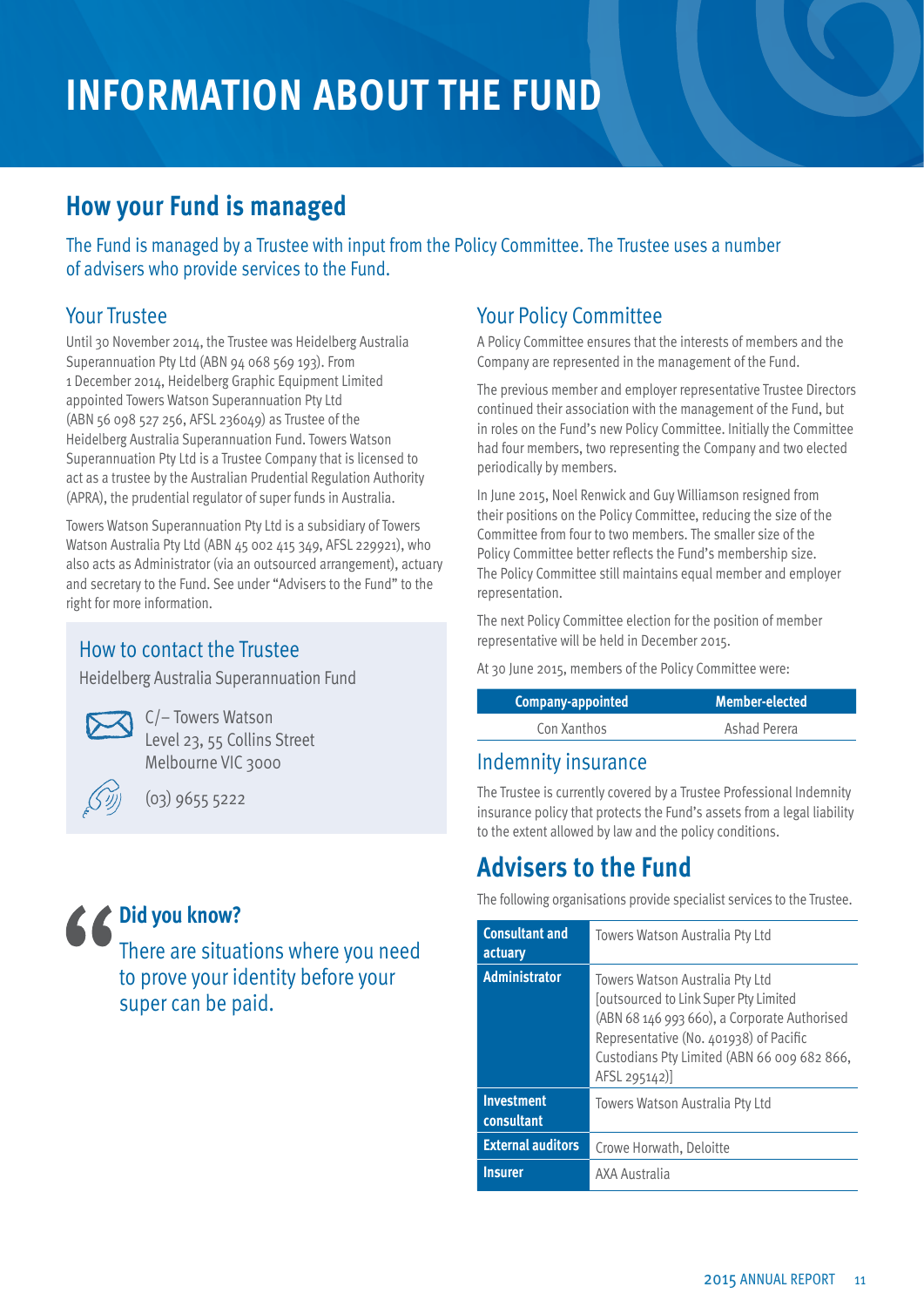## **If you have a problem or concern**

We try to ensure that the Fund's level of service meets your expectations. Sometimes however, problems may arise. When you first have an enquiry or complaint, including privacy-related enquiries, you should contact the Fund Administrator (see the inside front cover for contact details).

The Trustee has a formal process for reviewing enquiries and complaints. To make a formal enquiry or complaint, please complete an *Enquiries and Complaint Form*. The Trustee will respond to you within 90 days. In certain circumstances, you may be able to request the Trustee's reasons for its decision on your complaint. A copy of the Trustee's *Enquiries and Complaints Policy* (which includes the *Enquiries and Complaint Form*) is also available from the Fund Administrator and from the Fund's website at **http://heidaustsf.com**.

If you are not happy with the Trustee's handling of your enquiry or complaint, you may then contact the Superannuation Complaints Tribunal. The Tribunal is an independent body set up by the Federal Government to deal with certain enquiries or complaints that the Trustee has not dealt with to your satisfaction. You can contact the Tribunal on **1300 884 114** or by email to **info@sct.gov.au**.

There are some complaints that the Tribunal cannot consider, such as those relating to the management of the Fund as a whole. Time limits also apply to certain complaints relating to total and permanent disability claims and to complaints about objections to the payment of death benefits. If your complaint is in relation to one of these areas, please contact the Fund Administrator or refer to the Tribunal's website on **www.sct.gov.au** as soon as possible for further information.

Complaints about your privacy that have not been resolved to your satisfaction can be directed to the Office of the Australian Information Commissioner (OAIC). You can contact the OAIC on **1300 363 992** or by email to **enquiries@oaic.gov.au**.

## **Establishing proof of identity**

Before you withdraw a benefit from the Fund, you may need to establish your identity by providing certified copies of certain documents. The Trustee may also need to obtain additional identification information and to verify your identity from time to time.

In some cases, the Trustee may have to disclose information about you to the Australian Transaction Reports and Analysis Centre (AUSTRAC), the regulator of this legislation. Due to the sensitive nature of the information, the Trustee is not permitted to inform you if this happens.

## **What happens if you leave**

If you leave employment with Heidelberg Australia or choose another super fund and you have more than \$2,000 in your super account, you will automatically become a member of the Fund's Retained Benefits Division. Your super will remain in the Retained Benefits Division until you provide the Fund Administrator with payment or transfer instructions.

If you're a Defined Benefit member and you leave Heidelberg Australia, your super will also be transferred to the Retained Benefits Division where it will become an accumulation benefit. The "defined" portion of your benefit will be invested in the Cash investment option until you provide the Fund Administrator with alternative investment instructions.

On transfer to the Retained Benefits Division, the amount of insurance cover for death and total and permanent disablement that you had at the time you ceased employment will continue in the Retained Benefits Division. The cost of this insurance cover is deducted from your Fund account.

If you have less than \$2,000 in your account when you leave Heidelberg, you will not be transferred to the Retained Benefits Division and your insurance cover will cease. If you do not provide the Fund Administrator with instructions within 90 days of receiving details of your benefit, the Trustee may roll over your benefit to an Eligible Rollover Fund (ERF). The ERF nominated by the Trustee to receive member benefits is:

AMP Eligible Rollover Fund Locked Bag 5330 Parramatta NSW 2124 Phone: 131 267 Website: www.amp.com.au/erf Contact: The Administrator

Once your benefit is transferred to the ERF, your membership of the Fund ceases along with your membership rights. You will then need to contact the ERF directly about your benefit. You can also obtain the ERF's Product Disclosure Statement using the contact details above.

The investment and crediting rate policy of the ERF will be different to those that applied in the Fund. Further, the ERF may not offer any insurance cover. You should seek advice from a licensed financial adviser about whether the ERF is a suitable investment for you.

## **Need to know more?**

A range of other information is available to keep you informed. This includes information about your benefits, such as your choices for contributions and investments,and your insurance. Refer to your Product Disclosure Statement, *Guide to your super*. Members, former members and their dependants are also able to view or request copies of the Trust Deed and various Trustee policies by visiting the website at **http://heidaustsf.com** or contacting the Fund Administrator on **1800 127 953**.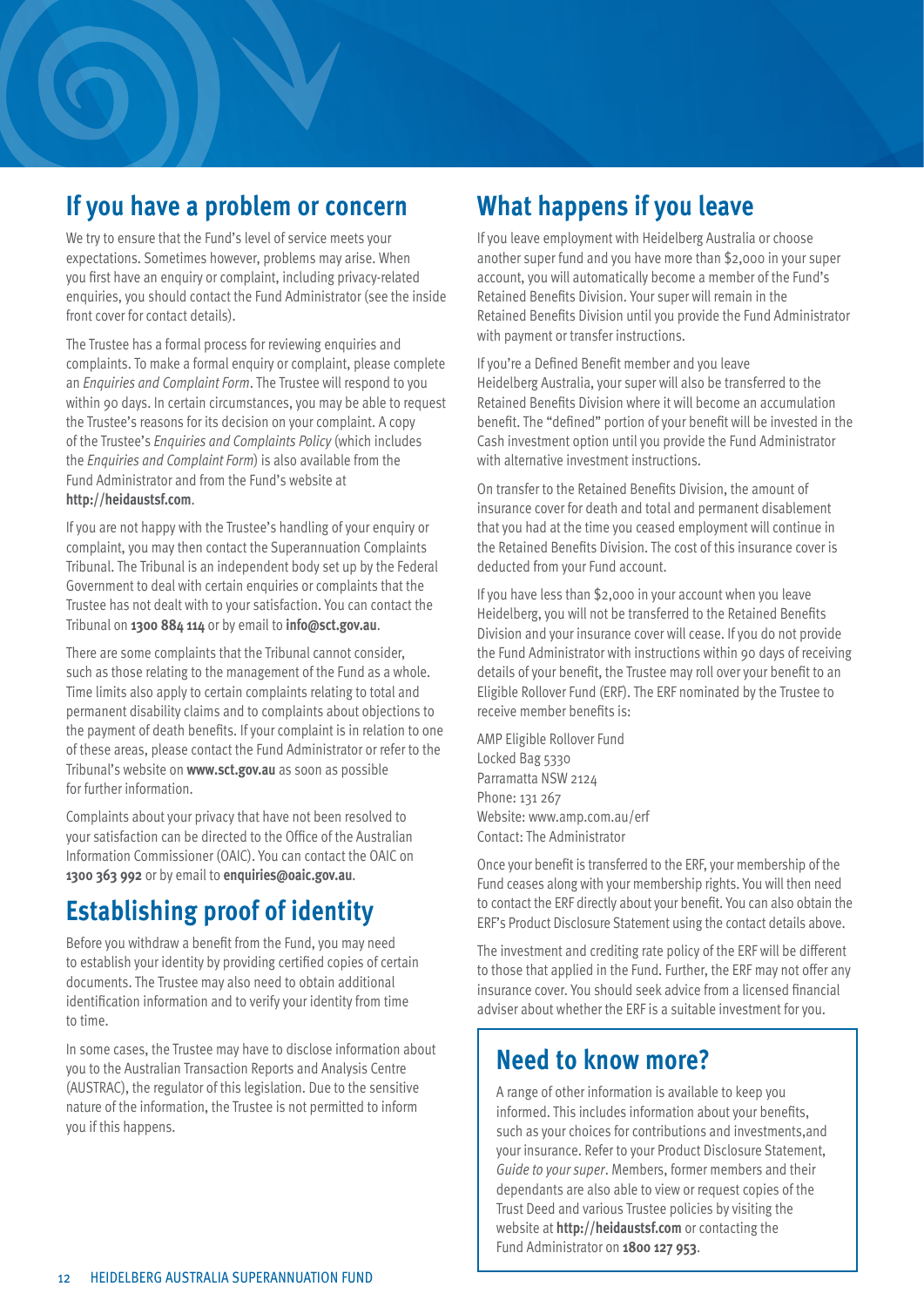## **financial summary**

Here is a summary of the Fund's unaudited financial accounts for the year to 30 June 2015. The audit is expected to be finalised by 31 October 2015. The audited financial accounts and auditor's report will be available on request from the Fund Administrator after that date.

| Change in net assets during the year               |                                |            |
|----------------------------------------------------|--------------------------------|------------|
| Net assets at the start of the year (30 June 2014) |                                | 35,262,024 |
| <b>Plus income</b>                                 | Contributions                  | 901,696    |
|                                                    | Rollovers                      | 154,924    |
|                                                    | Investment income and interest | 2,778,774  |
|                                                    | Other                          | 29,661     |
| Less outgoings                                     | Benefits paid                  | 6,358,683  |
|                                                    | Insurance premiums             | 80,000     |
|                                                    | Income tax expense             | 220,507    |
|                                                    | <b>Expenses and charges</b>    | 380,413    |
|                                                    | Other                          | $\circ$    |
| Net assets at the end of the year (30 June 2015)   | 32,087                         |            |

## **Statement of net assets**

|                                   |                                                       | 2015       | 2014       |
|-----------------------------------|-------------------------------------------------------|------------|------------|
|                                   |                                                       | \$         | S          |
| <b>Investments</b>                | Schroder Ausralian Equity Fund                        | 4,293,474  | $\circ$    |
|                                   | <b>Schroder Pooled Superannuation Trust</b>           | $\circ$    | 5,842,436  |
|                                   | Macquarie Australian Enhanced Plus Equities Fund      | 4,228,494  | 4,127,401  |
|                                   | Realindex Global Share Hedge Fund - Class A           | 4,411,052  | 5,034,205  |
|                                   | <b>MFS Global Equity Trust</b>                        | 4,082,963  | 5,201,805  |
|                                   | <b>DEXUS Wholesale Property Fund</b>                  | 1,731,713  | 2,245,912  |
|                                   | SSgA Australian Fixed Income Index Trust              | 3,092,832  | 3,503,191  |
|                                   | SSgA Global Broad Investment Grade Fixed Income Trust | 3,134,043  | 3,284,093  |
|                                   | SSgA Australian Listed Property Index Trust           | 674,797    | 685,383    |
|                                   | SSgA Australian Cash Trust                            | 5,685,730  | 4,355,316  |
| <b>Current assets</b>             |                                                       | 952,971    | 1,149,834  |
| <b>Current liabilities</b>        | Benefits payable                                      | $\circ$    | (18, 917)  |
|                                   | Taxation payable                                      | (131, 889) | (80, 592)  |
|                                   | Other                                                 | (68, 704)  | (68, 043)  |
| Net assets at the end of the year |                                                       | 32,087,476 | 35,262,024 |

Current assets include amounts in the Fund's bank account. All contributions due at 30 June 2015 have been paid to the Fund.